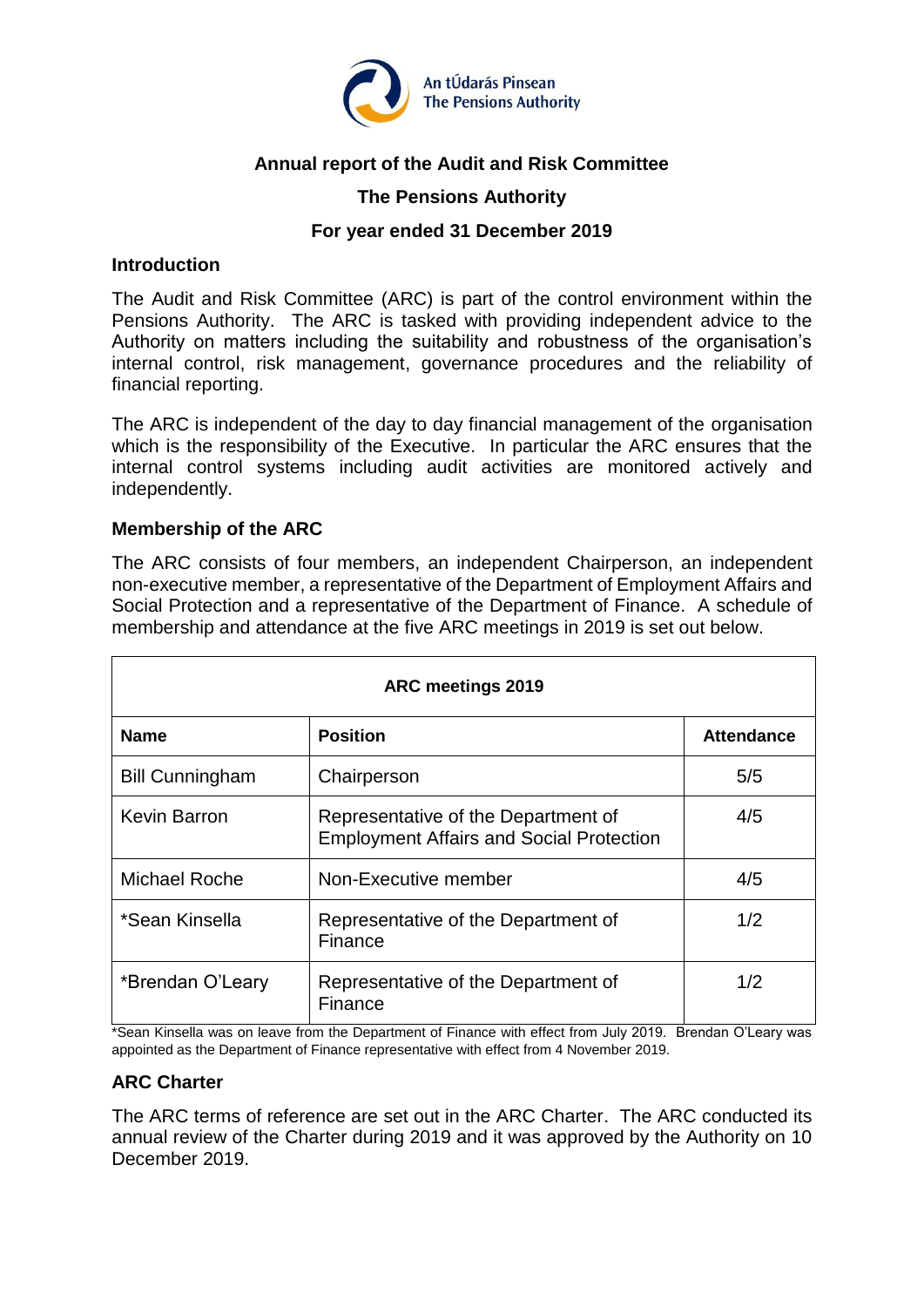

# **Work of the ARC in 2019**

The ARC, in fulfilling the requirements of its advisory function, assessed the performance of the key elements of the systems of internal control in operation in the Authority in 2019.

#### **Internal audit**

Internal audit provides an objective evaluation of and opinion on the overall adequacy and effectiveness of the Authority's system of governance, risk management and internal controls. The 2019 internal audit work program was approved by the ARC. The ARC met with the internal auditors, with no Executive members present, to discuss the outcome of the audit findings and monitored the implementation of audit recommendations by the Executive throughout 2019.

Details of the 2019 audit work program are set out below.

| <b>Audit completed in</b> | <b>Objective</b>                                            | <b>Findings</b> |                |     |
|---------------------------|-------------------------------------------------------------|-----------------|----------------|-----|
| 2019                      |                                                             | High            | <b>Medium</b>  | Low |
| Review of risk            | The objective of the audit was                              | 0               | $\overline{2}$ | 2   |
| management in the         | to provide the ARC with an                                  |                 |                |     |
| Authority.                | opinion on the level of reliance                            |                 |                |     |
|                           | that can be placed on the                                   |                 |                |     |
|                           | Authority's risk management                                 |                 |                |     |
|                           | framework.                                                  |                 |                |     |
| Outcome of the            | The Authority can, in the opinion of the internal auditors, |                 |                |     |
| audit                     | obtain significant assurance from the risk management       |                 |                |     |
|                           | processes in operation. Management are addressing the       |                 |                |     |
|                           | medium and low findings raised.                             |                 |                |     |

| <b>Audit completed in</b>                                      | <b>Objective</b>                                                                                                                                                                                                               | <b>Findings</b> |               |     |
|----------------------------------------------------------------|--------------------------------------------------------------------------------------------------------------------------------------------------------------------------------------------------------------------------------|-----------------|---------------|-----|
| 2019                                                           |                                                                                                                                                                                                                                | <b>High</b>     | <b>Medium</b> | Low |
| High level review of<br>internal controls in<br>the Authority. | The objective of the audit was<br>to provide the ARC with an<br>opinion on the level of reliance<br>that can be placed on the<br>operation of the Authority's<br>internal controls.                                            | 0               |               | 3   |
| Outcome of the<br>audit                                        | The audit assessment indicates that significant assurance<br>can be placed on the sufficiency and operation of the<br>Authority's internal control framework. Management are<br>addressing the medium and low findings raised. |                 |               |     |

## **External audit**

The external auditor of the Authority is the Comptroller and Auditor General (C&AG). The ARC considered the findings of the C&AG annual audit and met with the C&AG, with no Executive members present, to discuss the audit findings. The ARC monitored the implementation of audit recommendations by the Executive throughout 2019.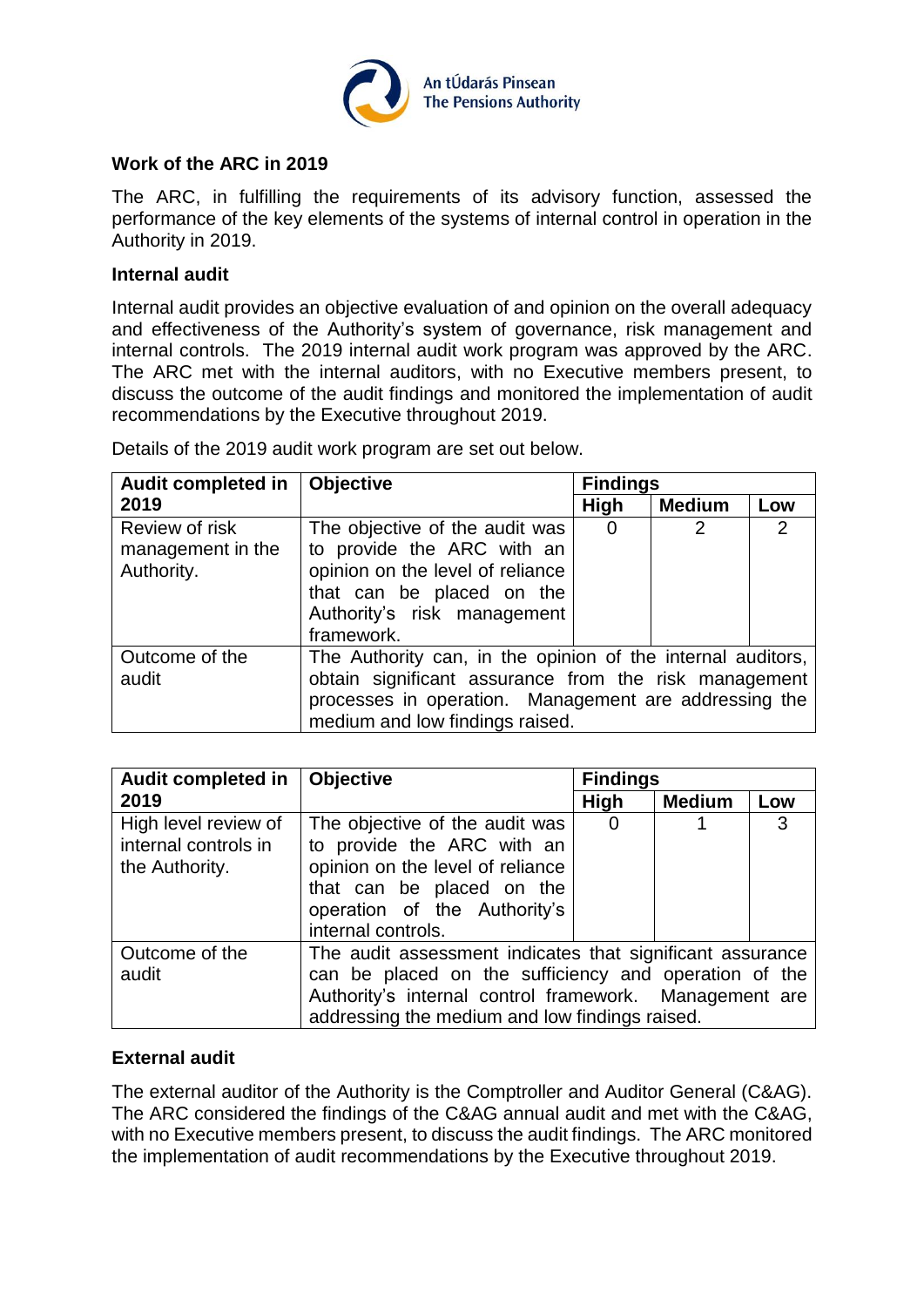

A summary of the audit is set out below.

| <b>Audit completed in</b>                                 | <b>Findings</b><br><b>Objective</b>                                                                                                                       |                |               |     |
|-----------------------------------------------------------|-----------------------------------------------------------------------------------------------------------------------------------------------------------|----------------|---------------|-----|
| 2019                                                      |                                                                                                                                                           | High           | <b>Medium</b> | Low |
| Audit of the<br>Authority's financial<br>statements 2018. | provide independent<br>To<br>assurance on the truth and<br>fairness of the financial<br>statements of the organisation.                                   | $\overline{0}$ | 4             |     |
| Outcome of the<br>audit                                   | The C&AG issued an unqualified audit opinion for the<br>Authority's 2018 financial statements. . Management are<br>addressing the medium findings raised. |                |               |     |

### **Finance oversight**

The ARC has no responsibility for the day-to-day financial management or operations of the organisation which is the responsibility of the Executive. During 2019 the ARC reviewed expenditure against budget each quarter and examined and discussed with the Executive the reasons for any material variances from planned expenditure. The ARC reviewed the investments of the Authority each quarter.

The ARC also reviewed and provided comments to the Authority on:

- the 2020 budget
- the fee recommendation for 2020

## **Risk management**

A risk register is compiled and managed by the Executive and identifies key risks facing the Authority and the actions being taken by the Executive, to the extent possible, to mitigate those risks. The ARC reviewed the risk management policies and practices of the Authority and conducted a quarterly review of the Authority's risk register and provided feedback to the Authority on their quarterly review of the risk register.

The ARC is satisfied that the process of identifying, assessing and addressing key risks is sufficiently robust to ensure that an effective system of risk management is in place in the Authority in 2019.

#### **Plan for 2020**

The Authority is currently undergoing a significant period of change, with challenges being presented by the move to risk based supervision in line with the requirements of the IORP II Directive, the ongoing work of the Authority on pensions reform and the increasing data reporting obligations coming from the EU. While there is considerable uncertainty on the scale and timing of the move to risk-based supervision, it will require the Authority to substantially increase employee numbers in advance of absolute clarity on requirements. The Authority will also have to incur significant capital investment in new IT systems to meet the emerging, increased EU data reporting obligations. The growth in employee numbers and the development of new IT systems